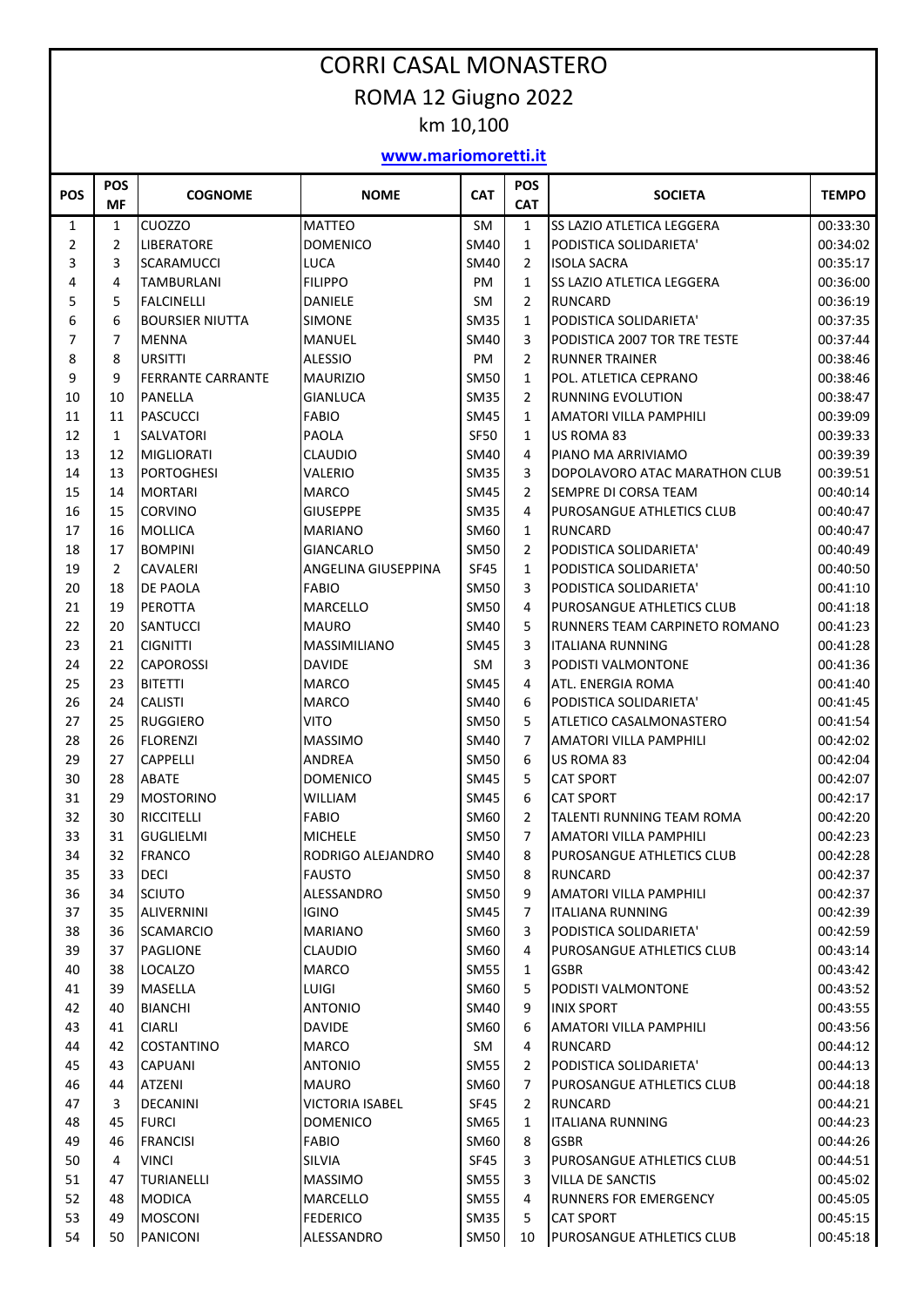| 55  | 5              | PASI                   | <b>NORMA</b>         | <b>SF35</b> | $\mathbf{1}$   | <b>ALGHERO MARATHON</b>          | 00:45:20 |
|-----|----------------|------------------------|----------------------|-------------|----------------|----------------------------------|----------|
| 56  | 51             | <b>SANTI</b>           | RICCARDO             | SM40        | 10             | AMATORI VILLA PAMPHILI           | 00:45:21 |
| 57  | 52             | <b>MONTALBANO</b>      | <b>FRANCESCO</b>     | <b>SM50</b> | 11             | PUROSANGUE ATHLETICS CLUB        | 00:45:24 |
| 58  | 6              | <b>FALATO</b>          | <b>GERMANA</b>       | <b>PF</b>   | $\mathbf{1}$   | ASS. GIGLIO ROSSO FIRENZE        | 00:45:25 |
| 59  | 53             | <b>DELLA VECCHIA</b>   | LUCA                 | SM40        | 11             | ATLETICA COLLEFERRO SEGNI        | 00:46:06 |
| 60  | 54             | <b>ACIERNO</b>         | PASQUALE             | SM60        | 9              | <b>BAIANO RUNNER</b>             | 00:46:15 |
| 61  | $\overline{7}$ | <b>VENDETTI</b>        | <b>ERIKA</b>         | <b>SF50</b> | $\overline{2}$ | PUROSANGUE ATHLETICS CLUB        | 00:46:17 |
|     |                |                        |                      |             |                |                                  |          |
| 62  | 55             | DI MAIO                | PASQUALE             | <b>SM50</b> | 12             | PUROSANGUE ATHLETICS CLUB        | 00:46:29 |
| 63  | 56             | <b>TISTARELLI</b>      | <b>ALBERTO</b>       | SM60        | 10             | PUROSANGUE ATHLETICS CLUB        | 00:46:29 |
| 64  | 57             | <b>LA FARINA</b>       | RICCARDO             | <b>SM40</b> | 12             | PODISTICA SOLIDARIETA'           | 00:46:43 |
| 65  | 58             | <b>PUCCI</b>           | MARCELLO             | <b>SM50</b> | 13             | <b>PUROSANGUE ATHLETICS CLUB</b> | 00:46:45 |
| 66  | 59             | <b>STOLZI</b>          | <b>ANDREA</b>        | <b>SM45</b> | 8              | <b>AMATORI VILLA PAMPHILI</b>    | 00:47:12 |
| 67  | 60             | <b>FUSELLI</b>         | MANUEL               | SM45        | 9              | ATLETICO CASALMONASTERO          | 00:47:12 |
| 68  | 61             | <b>RUGGERI</b>         | <b>ROBERTO</b>       | <b>SM70</b> | $\mathbf{1}$   | <b>CAT SPORT</b>                 | 00:47:16 |
| 69  | 62             | <b>ANGIONE</b>         | <b>FRANCESCO</b>     | <b>SM50</b> | 14             | ATLETICO CASALMONASTERO          | 00:47:19 |
| 70  | 63             | <b>SCHINA</b>          | MASSIMILIANO         | <b>SM50</b> | 15             | PODISTICA SOLIDARIETA'           | 00:47:22 |
|     |                |                        |                      |             |                | <b>RUNNING EVOLUTION</b>         |          |
| 71  | 8              | <b>FREGOLI</b>         | ARIANNA              | <b>SF50</b> | 3              |                                  | 00:47:24 |
| 72  | 64             | <b>PANNESE</b>         | <b>FULVIO</b>        | SM40        | 13             | <b>WORKOUTGYM</b>                | 00:47:59 |
| 73  | 65             | <b>MINNI</b>           | ANDREA               | <b>SM45</b> | 10             | US ROMA 83                       | 00:48:08 |
| 74  | 9              | <b>NAPOLEONE</b>       | LOREDANA             | <b>SF50</b> | 4              | PODISTICA PRIMAVALLE             | 00:48:14 |
| 75  | 66             | <b>CARDONI</b>         | PAOLO                | <b>SM50</b> | 16             | ATLETICO CASALMONASTERO          | 00:48:18 |
| 76  | 67             | D'ANNA                 | <b>ANTONIO</b>       | SM60        | 11             | PUROSANGUE ATHLETICS CLUB        | 00:48:24 |
| 77  | 68             | <b>VANNINI SCATOLI</b> | ALESSANDRO           | <b>SM55</b> | 5              | <b>AMATORI VILLA PAMPHILI</b>    | 00:48:26 |
| 78  | 69             | <b>MUCCI</b>           | <b>MARIO</b>         | <b>SM50</b> | 17             | <b>AMATORI VILLA PAMPHILI</b>    | 00:48:28 |
| 79  |                | <b>MONTAGNINO</b>      | <b>DARIO</b>         | SM60        |                | <b>AMATORI VILLA PAMPHILI</b>    | 00:48:30 |
|     | 70             |                        |                      |             | 12             |                                  |          |
| 80  | 71             | <b>VENTURA</b>         | ALESSANDRO           | <b>SM45</b> | 11             | PODISTICA SOLIDARIETA'           | 00:48:34 |
| 81  | 72             | <b>MANCINI</b>         | <b>VINCENZO</b>      | SM65        | $\overline{2}$ | US ROMA 83                       | 00:48:59 |
| 82  | 73             | <b>EUSEBI</b>          | <b>ANTONIO</b>       | <b>SM55</b> | 6              | TALENTI RUNNING TEAM ROMA        | 00:49:00 |
| 83  | 74             | <b>MASSIMI</b>         | GIOVANNI             | SM45        | 12             | PUROSANGUE ATHLETICS CLUB        | 00:49:05 |
| 84  | 75             | <b>BOCCANERA</b>       | <b>SIMONE</b>        | SM          | 5              | <b>SS LAZIO ATLETICA LEGGERA</b> | 00:49:13 |
| 85  | 10             | PEZZOTTA               | LAURA                | <b>SF50</b> | 5              | PUROSANGUE ATHLETICS CLUB        | 00:49:21 |
| 86  | 76             | <b>ASCIOLLA</b>        | LINO                 | SM60        | 13             | US ROMA 83                       | 00:49:24 |
| 87  | 77             | <b>BRANCHESI</b>       | VALERIO              | <b>SM45</b> | 13             | PODISTICA SOLIDARIETA'           | 00:49:31 |
| 88  | 78             |                        | <b>FABRIZIO</b>      | <b>SM35</b> | 6              | PODISTICA SOLIDARIETA'           |          |
|     |                | ANSELMETTI             |                      |             |                |                                  | 00:49:45 |
| 89  | 79             | <b>CIERI</b>           | <b>ANDREA</b>        | <b>SM45</b> | 14             | <b>AMATORI VILLA PAMPHILI</b>    | 00:49:48 |
| 90  | 80             | <b>NARDI</b>           | LONGINO              | <b>SM45</b> | 15             | <b>RUNCARD</b>                   | 00:49:50 |
| 91  | 81             | DI EDOARDO             | GIANCARLO            | <b>SM45</b> | 16             | PODISTICA SOLIDARIETA'           | 00:49:55 |
| 92  | 82             | <b>MESTICI</b>         | PIERO FRANCESCO      | <b>SM65</b> | 3              | <b>CALCATERRA SPORT</b>          | 00:50:17 |
| 93  | 11             | <b>MOSCATO</b>         | <b>FILOMENA</b>      | <b>SF55</b> | $\mathbf{1}$   | <b>STILE LIBERO I CICLOPI</b>    | 00:50:23 |
| 94  | 83             | <b>CORTESE</b>         | <b>ANTONIO</b>       | <b>SM65</b> | 4              | PODISTICA CIAMPINO               | 00:50:28 |
| 95  | 84             | DI FABIO               | <b>ROBERTO</b>       | <b>SM45</b> | 17             | PUROSANGUE ATHLETICS CLUB        | 00:50:44 |
| 96  | 85             | <b>LEONE</b>           | <b>DOMENICO</b>      | <b>SM35</b> | 7              | ATLETICO CASALMONASTERO          | 00:50:50 |
|     |                |                        | <b>GIUSEPPE</b>      |             |                |                                  | 00:50:51 |
| 97  | 86             | <b>MATTEUCCI</b>       |                      | SM65        | 5              | ATLETICA VITA ROMA               |          |
| 98  | 87             | <b>CROBU</b>           | <b>GIUSEPPINO</b>    | SM65        | 6              | PODISTICA SOLIDARIETA'           | 00:51:08 |
| 99  | 88             | <b>CIRULLI</b>         | <b>FABIO</b>         | <b>SM50</b> | 18             | AMATORI VILLA PAMPHILI           | 00:51:10 |
| 100 | 89             | <b>PIANESE</b>         | <b>TOBIA</b>         | SM60        | 14             | AMATORI VILLA PAMPHILI           | 00:51:10 |
| 101 | 90             | <b>FONTI</b>           | <b>ROBERTO</b>       | <b>SM55</b> | 7              | <b>AMATORI VILLA PAMPHILI</b>    | 00:51:13 |
| 102 | 91             | <b>FEDELI</b>          | <b>ANTONIO</b>       | SM60        | 15             | ROMA ROAD RUNNERS CLUB           | 00:51:17 |
| 103 | 92             | <b>DONNINI</b>         | <b>ALBERTO</b>       | <b>SM70</b> | $\overline{2}$ | PUROSANGUE ATHLETICS CLUB        | 00:51:38 |
| 104 | 93             | <b>GIORI</b>           | PAOLO                | SM65        | 7              | <b>REALE STATO DEI PRESIDI</b>   | 00:51:40 |
| 105 | 12             | LUDU                   | <b>DANA VERONICA</b> | <b>SF45</b> | 4              | <b>RUNCARD</b>                   | 00:51:47 |
| 106 | 94             | <b>MELONI</b>          | <b>LUCIANO</b>       | <b>SM55</b> | 8              | <b>ITALIANA RUNNING</b>          | 00:51:53 |
|     |                |                        |                      |             |                |                                  |          |
| 107 | 95             | <b>GENOVESE</b>        | ANDREA               | SM60        | 16             | <b>CAT SPORT</b>                 | 00:51:57 |
| 108 | 96             | VERALLO                | <b>SIMONE</b>        | SM45        | 18             | <b>VILLA DE SANCTIS</b>          | 00:51:58 |
| 109 | 97             | <b>CIOLFI</b>          | <b>ROBERTO</b>       | SM40        | 14             | <b>VILLA DE SANCTIS</b>          | 00:52:01 |
| 110 | 13             | <b>VENTURINI</b>       | <b>ROSELLA</b>       | <b>SF50</b> | 6              | <b>RUNCARD</b>                   | 00:52:04 |
| 111 | 98             | <b>CIRULLI</b>         | <b>GIANNI</b>        | <b>SM50</b> | 19             | ATLETICO CASALMONASTERO          | 00:52:04 |
| 112 | 99             | <b>MAZZOLA</b>         | <b>ANTONELLO</b>     | SM40        | 15             | ATLETICO CASALMONASTERO          | 00:52:04 |
| 113 | 100            | DI GIULIO              | <b>GIUSEPPE</b>      | <b>SM55</b> | 9              | <b>CAT SPORT</b>                 | 00:52:14 |
| 114 | 101            | <b>FRISONI</b>         | DANIELE              | <b>SM50</b> | 20             | PODISTICA SOLIDARIETA'           | 00:52:15 |
| 115 |                |                        |                      |             | 17             | PODISTICA SOLIDARIETA'           |          |
|     | 102            | MACRI'                 | <b>GIUSEPPE</b>      | SM60        |                |                                  | 00:52:25 |
| 116 | 103            | <b>MACCHIA</b>         | <b>LUCIO</b>         | <b>SM55</b> | 10             | PODISTICA PRIMAVALLE             | 00:52:28 |
| 117 | 104            | <b>GUARINO</b>         | <b>MARCO</b>         | <b>SM40</b> | 16             | ATLETICO CASALMONASTERO          | 00:52:32 |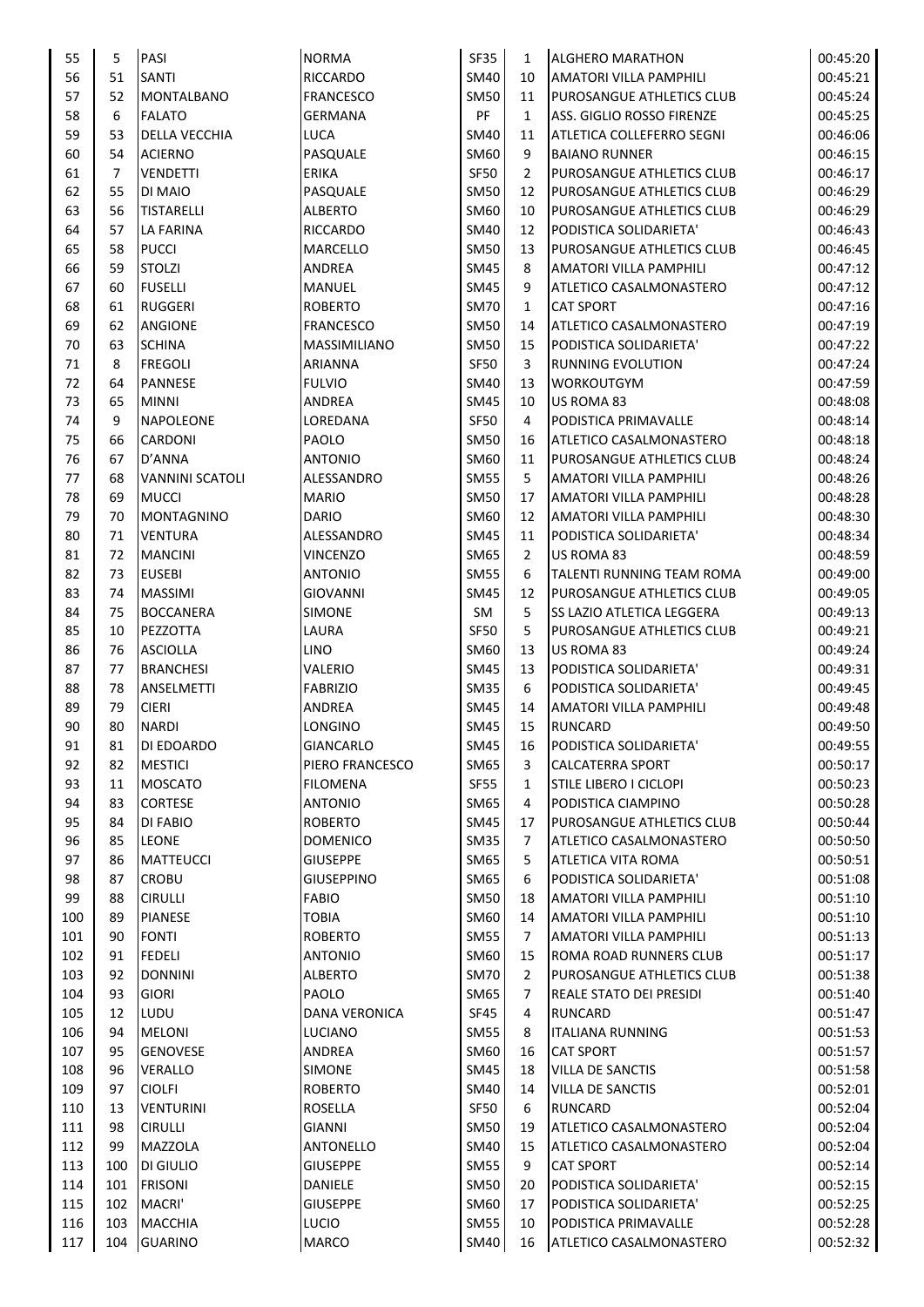| 118 | 14  | <b>GOTTI</b>           | LORENZA                | <b>SF55</b> | 2              | <b>AMATORI VILLA PAMPHILI</b>           | 00:52:39 |
|-----|-----|------------------------|------------------------|-------------|----------------|-----------------------------------------|----------|
| 119 | 105 | MASTRODONATO           | <b>MARCO</b>           | SM40        | 17             | POD. 2007 TOR TRE TESTE                 | 00:52:54 |
| 120 | 106 | DELLERBA               | <b>MAURO</b>           | <b>SM50</b> | 21             | PUROSANGUE ATHLETICS CLUB               | 00:52:54 |
| 121 | 107 | <b>ROTUNNO</b>         | <b>ROBERTO</b>         | <b>SM55</b> | 11             | AMATORI VILLA PAMPHILI                  | 00:52:58 |
| 122 | 108 | <b>MASTROIORIO</b>     | <b>FRANCO</b>          | <b>SM55</b> | 12             | <b>AMATORI VILLA PAMPHILI</b>           | 00:52:58 |
| 123 | 15  | <b>IOPPOLO</b>         | ANGELINA               | <b>SF55</b> | 3              | PUROSANGUE ATHLETICS CLUB               | 00:53:00 |
| 124 | 109 | <b>MONTEFORTE</b>      | <b>MASSIMILIANO</b>    | <b>SM50</b> | 22             | <b>PUROSANGUE ATHLETICS CLUB</b>        | 00:53:01 |
| 125 | 110 | <b>TAMMARO</b>         | <b>GERARDO</b>         | <b>SM45</b> | 19             | <b>VILLA DE SANCTIS</b>                 | 00:53:02 |
|     |     |                        |                        |             |                |                                         |          |
| 126 | 111 | SARANGO                | <b>HECTOR</b>          | <b>SM70</b> | 3              | <b>CAT SPORT</b>                        | 00:53:11 |
| 127 | 112 | LANZI                  | DANIELE                | <b>SM40</b> | 18             | AMATORI VILLA PAMPHILI                  | 00:53:16 |
| 128 | 113 | <b>MATTIELLI</b>       | <b>FULVIO</b>          | SM60        | 18             | US ROMA 83                              | 00:53:23 |
| 129 | 114 | <b>BELLISI</b>         | <b>MAURIZIO</b>        | <b>SM70</b> | 4              | <b>MARATHON ROMA CASTELFUSANO</b>       | 00:53:26 |
| 130 | 115 | <b>FRANCO</b>          | <b>ANTONIO</b>         | <b>SM55</b> | 13             | <b>VILLA ADA FASHION SPORT</b>          | 00:53:56 |
| 131 | 116 | PEZZETTA               | <b>MASSIMO</b>         | <b>SM65</b> | 8              | <b>ATLETICA POMEZIA</b>                 | 00:54:00 |
| 132 | 117 | QUACQUARELLI           | <b>MIRKO</b>           | <b>SM45</b> | 20             | PODISTICA SOLIDARIETA'                  | 00:54:14 |
| 133 | 118 | <b>TRANTASO</b>        | <b>FRANCESCO</b>       | SM60        | 19             | AMATORI VILLA PAMPHILI                  | 00:54:17 |
| 134 | 119 | <b>DI RUZZA</b>        | <b>RENATO</b>          | SM40        | 19             | PODISTICA SOLIDARIETA'                  | 00:54:29 |
| 135 | 16  | <b>STHAKOVIC</b>       | <b>EDYTHA</b>          | <b>SF35</b> | $\overline{2}$ | <b>CAT SPORT</b>                        | 00:54:41 |
| 136 | 120 | <b>BONA</b>            | ALESSANDRO             | <b>SM50</b> | 23             | ATLETICO CASALMONASTERO                 | 00:54:43 |
| 137 | 121 | CASTELLANA             | <b>LEONE</b>           | <b>SM70</b> | 5              | GSBR                                    | 00:54:46 |
| 138 | 122 | <b>WRETSCHKO</b>       | <b>SERGIO</b>          | SM60        | 20             | <b>VILLA DE SANCTIS</b>                 | 00:54:48 |
| 139 | 17  | <b>WRETSCHKO</b>       | <b>ELEONORA</b>        | PF          | $\overline{2}$ | <b>VILLA DE SANCTIS</b>                 | 00:54:48 |
| 140 | 123 | <b>SABATELLA</b>       | ADALBERTO              | SM60        | 21             | <b>VILLA DE SANCTIS</b>                 | 00:54:51 |
| 141 | 124 | <b>BIANCHI</b>         | <b>EDOARDO CORRADO</b> | SM65        | 9              | <b>ATLETICA POMEZIA</b>                 | 00:54:57 |
|     |     |                        |                        |             |                |                                         |          |
| 142 | 125 | <b>FRANGIONI</b>       | <b>RICCARDO</b>        | <b>SM55</b> | 14             | <b>AMATORI VILLA PAMPHILI</b>           | 00:55:01 |
| 143 | 18  | <b>FERRANTINI</b>      | SEVERINA               | <b>SF60</b> | $\mathbf{1}$   | <b>GRUPPO MILLEPIEDI</b>                | 00:55:02 |
| 144 | 19  | <b>PREZIOSI</b>        | ANTONELLA              | <b>SF55</b> | 4              | <b>AMATORI VILLA PAMPHILI</b>           | 00:55:05 |
| 145 | 126 | <b>FUSCO</b>           | <b>LIBERATO</b>        | SM50        | 24             | PODISTICA SOLIDARIETA'                  | 00:55:24 |
| 146 | 20  | <b>BISANTE</b>         | <b>CHIARA</b>          | SF35        | 3              | ATLETICO CASALMONASTERO                 | 00:55:26 |
| 147 | 127 | <b>FANALES BELASIO</b> | <b>EMANUELE</b>        | <b>SM55</b> | 15             | RIFONDAZIONE PODISTICA                  | 00:55:28 |
| 148 | 128 | <b>TABANELLI</b>       | NICCOLO'               | <b>SM55</b> | 16             | PUROSANGUE ATHLETICS CLUB               | 00:55:41 |
| 149 | 129 | <b>FEOLA</b>           | <b>ANTONIO</b>         | <b>SM45</b> | 21             | <b>ATLETICO MONTEROTONDO</b>            | 00:55:55 |
| 150 | 130 | DI TOMMASO             | <b>GIUSEPPE</b>        | <b>SM55</b> | 17             | <b>ATHLETICS TRAINING &amp; FRIENDS</b> | 00:56:23 |
| 151 | 131 | PELLEGRINI             | <b>CLAUDIO</b>         | <b>SM65</b> | 10             | <b>ATLETICA VITA ROMA</b>               | 00:56:39 |
| 152 | 132 | PEZZETTA               | <b>GIANCARLO</b>       | <b>SM65</b> | 11             | <b>ATLETICA POMEZIA</b>                 | 00:56:51 |
| 153 | 133 | <b>GRANIERI</b>        | LUCA MARIA             | <b>SM55</b> | 18             | PODISTICA SOLIDARIETA'                  | 00:57:24 |
| 154 | 134 | SANTARELLI             | GERARDO                | SM55        | 19             | PODISTICA SOLIDARIETA'                  | 00:57:48 |
| 155 | 135 | ZACCAGNINI             | <b>ROBERTO</b>         | SM60        | 22             | AMATORI VILLA PAMPHILI                  | 00:57:49 |
| 156 | 136 | <b>VETRARI</b>         | <b>RODOLFO</b>         | SM60        | 23             | AMATORI VILLA PAMPHILI                  | 00:58:00 |
| 157 | 21  | KOLA                   | MANUSHAQE              | SF35        | 4              | <b>CAT SPORT</b>                        | 00:58:05 |
| 158 | 137 | BARBA                  | RICCARDO               | <b>SM55</b> | 20             | <b>CAT SPORT</b>                        | 00:58:05 |
| 159 | 138 | <b>MONTI</b>           | <b>ENRICO</b>          | <b>SM55</b> | 21             | <b>CAT SPORT</b>                        | 00:58:06 |
|     |     |                        |                        |             |                |                                         |          |
| 160 | 139 | <b>GROTTAROLI</b>      | <b>MAURO</b>           | <b>SM50</b> | 25             | AMATORI VILLA PAMPHILI                  | 00:58:20 |
| 161 | 140 | <b>MIRIELLO</b>        | MARCELLO               | <b>SM45</b> | 22             | <b>INIX SPORT</b>                       | 00:58:42 |
| 162 | 141 | <b>PAREDIES</b>        | <b>FABIO</b>           | SM          | 6              | <b>CAT SPORT</b>                        | 00:59:00 |
| 163 | 142 | LOCONSOLO              | <b>ROLANDO</b>         | <b>SM70</b> | 6              | US ROMA 83                              | 00:59:14 |
| 164 | 143 | <b>BUONFIGLIO</b>      | ROCCO MICHELE          | <b>SM70</b> | 7              | PODISTICA SOLIDARIETA'                  | 00:59:19 |
| 165 | 144 | <b>CURATOLO</b>        | <b>GIUSEPPE</b>        | <b>SM65</b> | 12             | <b>ATLETICA PEGASO</b>                  | 00:59:55 |
| 166 | 145 | <b>ROMANO</b>          | SAVERIO                | <b>SM50</b> | 26             | <b>RUNCARD</b>                          | 01:00:00 |
| 167 | 146 | <b>ROMITTI</b>         | PAOLO                  | <b>SM60</b> | 24             | <b>ATLETICA FRASCATI</b>                | 01:00:17 |
| 168 | 147 | <b>BUONFRATE</b>       | <b>MASSIMO</b>         | <b>SM55</b> | 22             | AMATORI VILLA PAMPHILI                  | 01:00:19 |
| 169 | 148 | PERUGIA                | <b>SETTIMIO</b>        | SM60        | 25             | AMATORI VILLA PAMPHILI                  | 01:00:27 |
| 170 | 149 | <b>CARETTA</b>         | <b>MASSIMO</b>         | <b>SM45</b> | 23             | <b>AMATORI VILLA PAMPHILI</b>           | 01:00:27 |
| 171 | 150 | <b>GENTILE</b>         | <b>MASSIMO</b>         | <b>SM50</b> | 27             | PODISTICA SOLIDARIETA'                  | 01:00:28 |
| 172 | 22  | <b>MASULLO</b>         | PAOLA                  | SF60        | 2              | ATLETICA CECCANO                        | 01:00:31 |
| 173 | 151 | <b>TARALLO</b>         | ALESSANDRO             | SM50        | 28             | <b>CAT SPORT</b>                        | 01:00:37 |
| 174 | 152 | <b>RADOVICH</b>        | <b>MAURO</b>           | <b>SM55</b> | 23             | AMATORI VILLA PAMPHILI                  | 01:00:39 |
| 175 | 153 | PLEBANI                | <b>JEAN PIERRE</b>     | SM45        | 24             | PODISTICA SOLIDARIETA'                  | 01:00:40 |
| 176 | 154 | <b>BOCCIA</b>          | PIETRO                 | SM          | 7              | AMATORI VILLA PAMPHILI                  | 01:00:41 |
| 177 | 23  | RAZZINI                | <b>CINZIA</b>          | <b>SF45</b> | 5              | AMATORI VILLA PAMPHILI                  | 01:00:56 |
| 178 |     |                        |                        | <b>SM55</b> |                |                                         |          |
|     | 155 | <b>CARPINO</b>         | <b>GIANCARLO</b>       |             | 24             | <b>CAT SPORT</b>                        | 01:01:11 |
| 179 | 156 | <b>PAONE</b>           | GIANNI                 | <b>SM70</b> | 8              | PODISTICA SOLIDARIETA'                  | 01:01:40 |
| 180 | 24  | MARTINELLO             | <b>OLIMPIA</b>         | SF          | 1              | ATLETICO CASALMONASTERO                 | 01:01:49 |